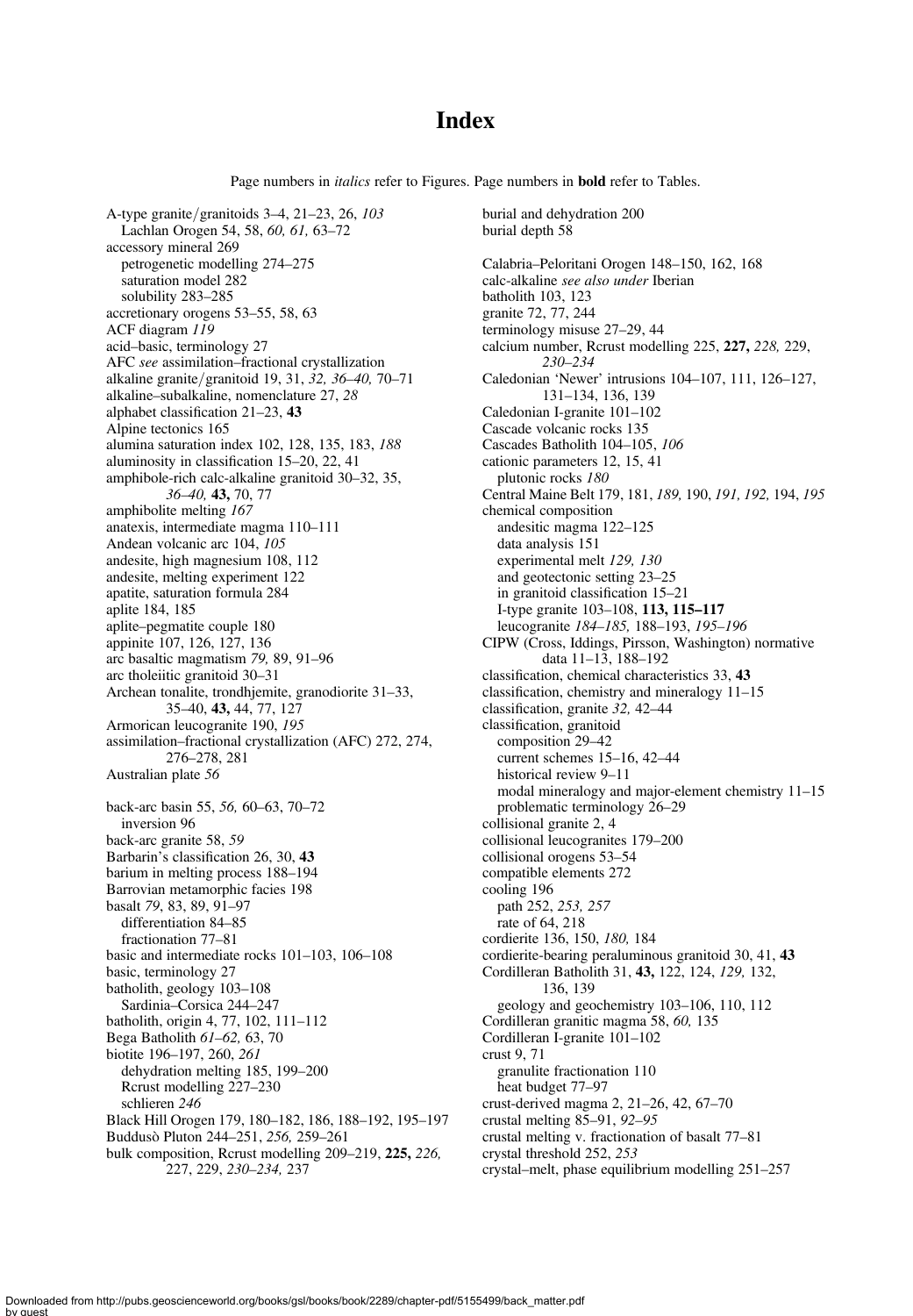## 294 INDEX

crystallization 2, 80, 257–258, 268 and cooling 180–182 differentiation, Buddusò Pluton 243–262 heat 97 cumulate 102, 122–123, 260 geochemistry 254–258 as magma source 110–113 in modelling 126, 128, 244, 252, 268–273, 275 decompression melting 198 deformation and crystallization 260 dehydration melting 185–186, 188, 198 Delamerian Orogen 55, 57, 59 delamination 2, 83, 89, 91, 96, 110 differentiated liquid, experimental 121 differentiated–undifferentiated, nomenclature 27 differentiation index 19, 27, 29, 41 enclave, microgranular Buddusò Pluton 244–246, 248–251, 256, 259–261 mafic 123–124 entrainment 223, 237 and melt loss 215, 216–218 essential structural constituents 272, 276 accessory minerals 274–275 experimental melting data 25, 167 experiments, I-type magma 101–140 fractionation, andesitic magma 110 lower crust proxy 109–110 lower crust melting 111–138 results 114–119, 120–121 liquid/rock comparison 128–135 lower crust melting 124–126 primary granite 122–124, 126 water content 135–136 water donor to lower crust 126–128 starting materials 108–109, 112–113 fabric, magmatic 246, 260, 261 feldspar fractionation 67 see also plagioclase felsic melts 89, 91–96 heat budget 84–86 felsic–mafic, nomenclature 27 fertility and melt composition 112, 122, 124–126 filter pressing 218, 273 fluid availability 60, 67, 70, 72 fluid dynamics, crystallization 244 fluid flux melting, granulite 112, 126, 127 fluorite-rich solution 67, 71 flux melting, leucogranite 179, 197–198 foliation 57, 179–180, 246 Forte Cavalli granite 150, 151, 152 forward modelling 268, 271–272, 274 FOSS see free and open-source software fractional crystallization 21, 102–104, 122 andesitic/intermediate magma 110, 139 basalt 77–81 granite 67, 78 modelling 216, 218, 235, 237–238, 268–276 free and open-source software (FOSS) 280, 281, 282 garnet, mafic rocks 81 geochemical modelling tools 267–285 geochemical zonation 244

geochemistry 78, 80, 172 advances 2 Buddusò Pluton 248–251 comparison of granites 32, 64–71 granite/granitoid 19–21, 237 Patagonian Batholith 104–106, 113, 122–125, 125, 131–134 trondhjemite 157–162, 167–171 see also major elements geochronology, Tasmanide Orogeny 57, 58, 59 geotectonics in granite classification 22–25, 42 glass 139 chemical composition 115–117, 121 Gondwana 55, 64, 72, 138, 148, 244 granite 32, 102–115, 154, 171–172 classification 42–44 contact 246–247 crustal heat budget 77–97 Forte Cavalli 156 geochemical modelling 267–285 geochemical trends 78, 80 history of research 1–5 post-collision 68–70, 96–97 primary v. secondary 138 granite/granitoid productivity 91, 92–95, 96–97 granitoid 4, 165–168, 171–172 definition 102 geochemistry 152, 157–162 magmatism 147–149, 151 granodiorite 31, 32, 36–40, 102, 135 granulite 111–113 melting experiment 122–128, 134–139 metamorphic facies 198 residue 139 xenolith 111–114, 117–119, 120, 123–126, 139 greywacke melting 167, 188 greywacke protolith 171 hafnium isotope composition analysis 247–248, 251 Buddusò Pluton 244, 246, 248, 259 hafnium isotope tracer 275–278 haplogranite 26, 185, 188 Harker variation diagram 32, 80, 255, 257, 267 Lachlan granites 65 metapelite melt 229, 232, 234 heat balance equation 86 heat budget, granite 77–81 basaltic flux, heat supply 83–84 heat productivity 82–83, 85–86, 87 numerical modelling 86–89 surface heat loss 84 Hercynian terrane 179, 181 HFSE see high field strength elements high field strength elements (HFSE) 21,  $24-26, 63$ I-type granite 113, 126 Lachlan granites 64–65, 67 trondhjemite 158–159, 168 Himalayan granites 180, 181, 183, 185, 186 geochemistry 189, 190, 191–192, 193 melt and metamorphic conditions 194–197 Hutton, James 1, 3, 77 hybrid systems, thin and thick crust 94–95, 96 hydrothermal conditions 67–68, 71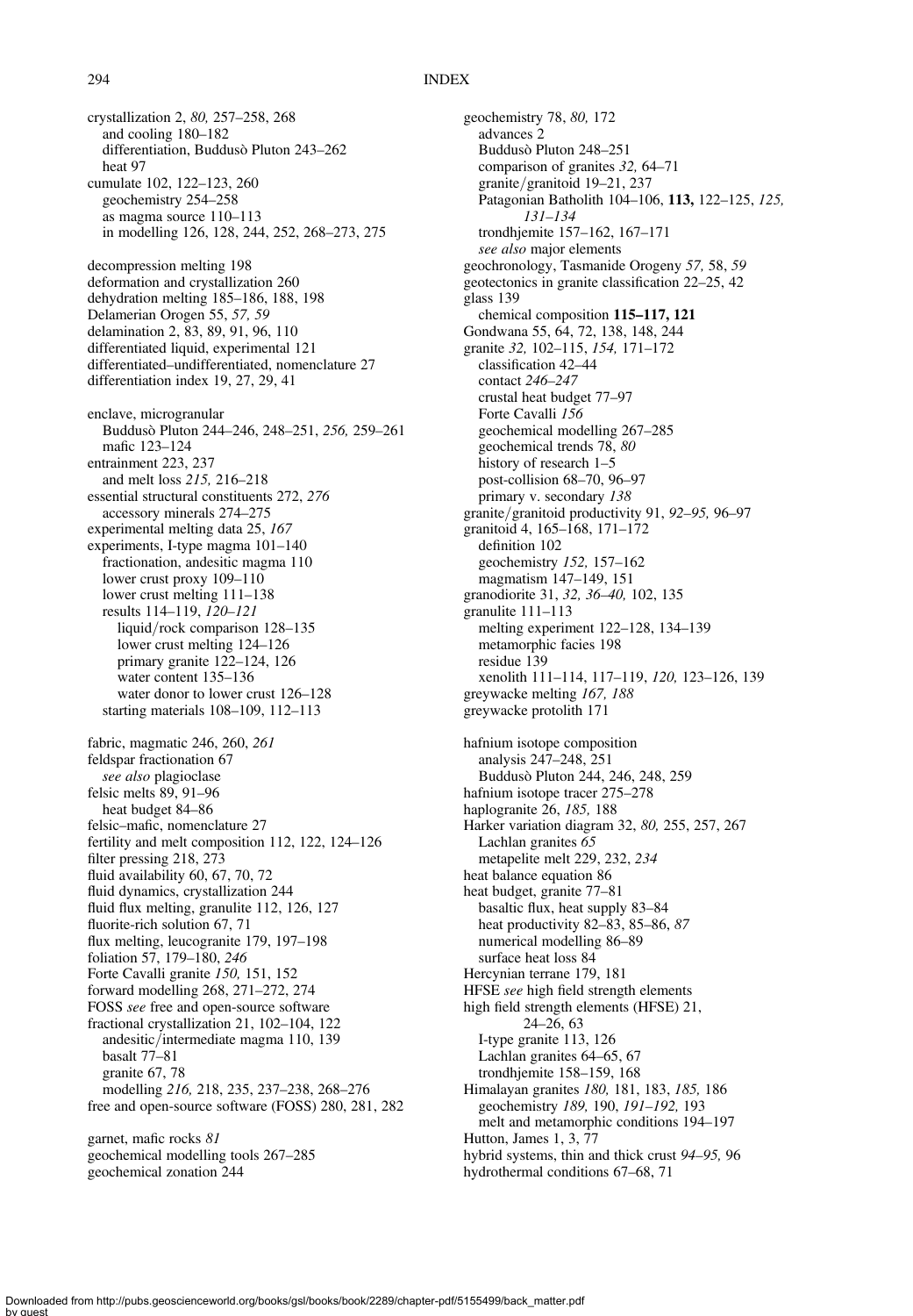I-type granite 77 I-type granite, laboratory experiments 101–140 geochemistry and geology 103–108 intermediate parental magma 122–124, 126 magma origin 108–110 melting experiments 111–139 primary/secondary, dual origin, 110–111 discrimination 122, 136, 137, 138 I-type granitoid 4, 21–23, 26, 58, 60–61, 62–72 Buddusò Pluton 244, 252, 257 I-type magma primary 122–124, 126 secondary 126–128 Iberian calc-alkaline granite 104–106, 107, 111, 131–134, 135 Iberian Peninsula, leucogranite 181, 186, 190, 194, 195 inclusions 152, 164–165 incompatible elements 272 India, upper crust 197–198 infracrustal (I-) type granite 101 intermediate composition 110 definition 102 magma systems 139 melting experiment 108 parental magma 122–124, 126 isobaric heating path 214–215, 217, 218 isochemical phase diagram 209 isotope composition/ratio 168, 171 collisional signature 197 granites 78–79 I-type granite 64, 103–104, 112–113 S–I–A-type signature 58, 59, 60, 64 source rock indicators 26, 68, 70–71, 182–183 isotopic analysis 151 isotopic systems, software development 281 IUGS Subcommission on Systematics of Igneous Rocks 3, 41, 44, 102 nomenclature 11–17 K-rich calc-alkaline granitoid 30–31, 32, 36–41, 43 kernel density plot 104, 105–107, 111, 123, 131–134 Lachlan Fold Belt 77, 101, 111, 180 Lachlan Orogen, tectono-magmatism 54–63 large ion lithophile elements (LILE) 24–26, 113, 126, 158–159 leucogranite 4, 68, 150, 169 leucogranite in collisional orogens 179–200 melting process 188–192 mineralogy 183–185, 186–188 leucosomes 152, 158, 159, 161, 162, 168, 172 lherzolite mantle 126 LILE see large ion lithophile elements linear discriminant analysis 30, 33–34, 35 liquid/rock composition, comparison 128–135 liquidus temperature 110 M-type granite 22, 23 mafic enclaves 260–262 microgranular 123–124, 257 mafic, terminology 27

maficity 128–132, 135, 244 magma composition and tectonics 53 magma evolution, S–I–M–A classification 22 magmatism and metamorphism, age 181–182 magnesian granite 102–110, 112–115 magnesium number, Rcrust modelling 224–229, 230–234 magnesium/iron balance 20, 27, 43 major elements 78, 80, 254–258, 261, 279 mass-balance behaviour laws 269–278 Buddusò Pluton 246, 248 Forte Cavalli 157–162, 167 granulite xenolith 123 I-type granite 104 Lachlan granites 64, 66, 68–69 petrogenetic classification 23 major elements and modal mineralogy 26, 44 in classification 10–15 MALI see modified alkali–lime index mantle heat flux 83, 84, 89–91, 96 mantle wedge 58–60, 197–198 mantle-derived magma 2, 24, 26, 111, 272, 276 basic and intermediate 106–108 geochemistry 68–71 heat budget 78–81 water bearing 126 mass-balance equation 270–271, 273–274 Massif Central 180 mélange, subduction 122, 126, 138, 139 melt 227–238, 252 chemistry controls 22–25 elements Ba, Rb, Sr 188–192 eruptible 244 loss modelling 212, 214–216 productivity in crust 85–86, 87 reactions 185–186, 227–229 thermal model 81–84, 197–199 see also experiments melt threshold, Rcrust modelling 225, 227, 228, 230–234 MELTS software 271, 278–279, 282 metagreywacke melting 167, 182–183 metaluminous I-type granite 77, 102, 135 metamorphic gradient, inverted 197, 198 metamorphism and magmatism 181–182 metamorphism, peak conditions 97, 194–196 metapelite, phase equilibrium investigation melt composition 229–231 melt reactions 227–229 Rcrust investigation method 223–238 source controls on melt 231–238 metasomatism 147–148, 150, 165, 167–172 lower crustal melting experiment 126–128 mantle 138 microstructures 168, 172, 261–262 granitoid 147–148, 162–165, 166 mid-ocean ridge basalt (MORB) 25, 59–60 migmatite 152 migmatite–granite systems 179, 181–182 millications 12, 15, 16, 17, 41, 44 mineral assemblage diagram pseudosection 85–86, 114, 186–188, 198, 209 mineralogy and chemistry in classification 9–15, 44 mineralogy, leucogranite 183–185 mineral composition 115–117 minerals, main rock forming 16, 20 mingling see mixed magma mixed magma 2, 59, 64, 78, 223–224 Buddusò Pluton 243–244, 246, 259 mantle–crust 149–150, 162, 167, 168 modelling techniques 268, 271, 275–278, 281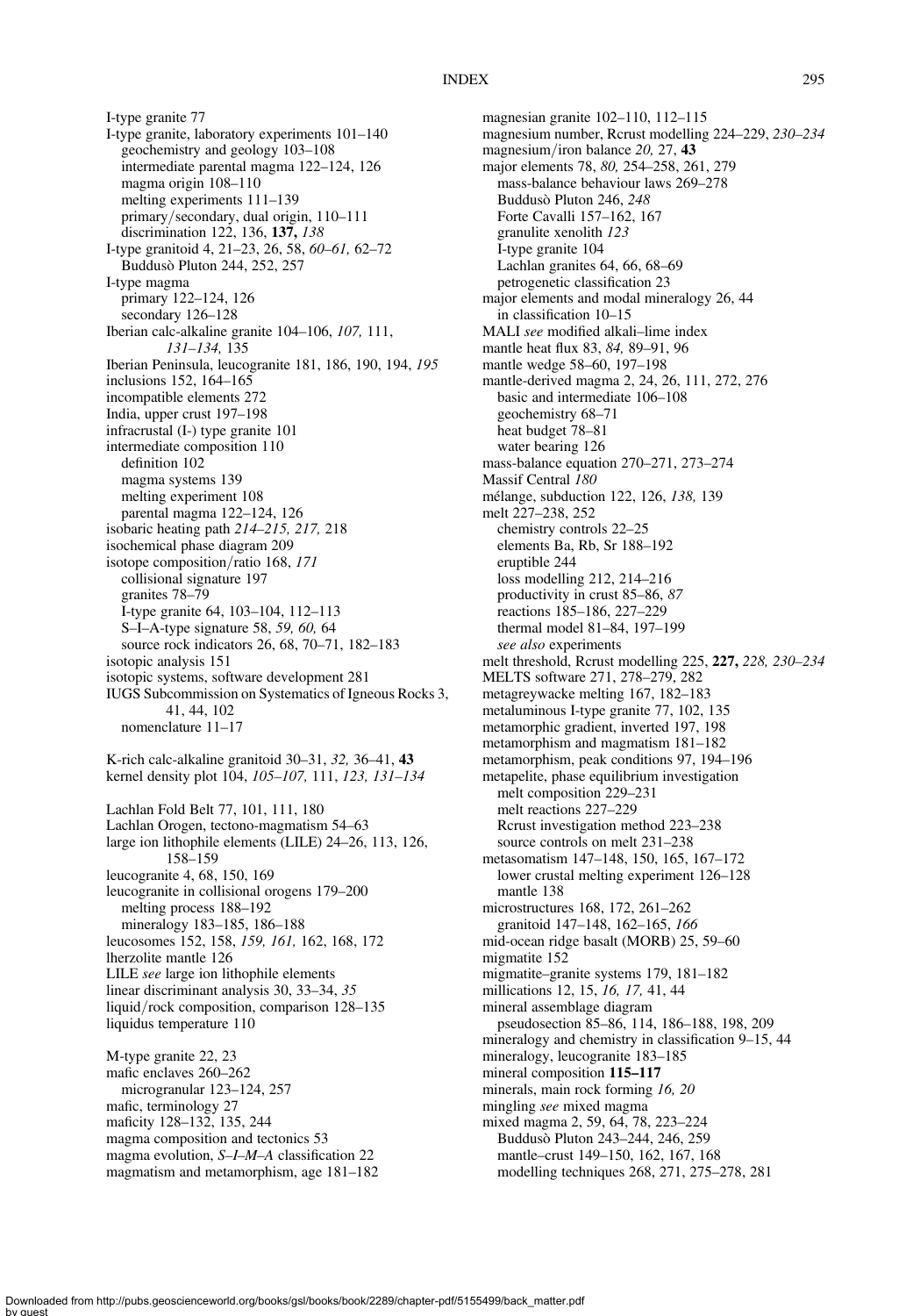modal mineralogy/major elements in classification 11–15 modal variation and temperature 117, 118 modified alkali–lime index (MALI) 13, 14, 19 Moho, heat flux 82–83, 84, 88, 89–91, 94, 96–97 monazite, saturation formula 283–284 MORB see mid-ocean ridge basalt multi-element plot 61 Murrumbidgee Batholith 58, 61, 62–63, 65, 69 muscovite dehydration melting 185, 199–200 muscovite-bearing peraluminous granitoid 30, 41, 43 muscovite, Rcrust modelling 227–230 myrmekite 154–157, 162–164, 166 NCKFMASHT chemical system 211, 212, 225, 252, 254 melt composition 229, 230–234, 236 Nigeria, younger granites 63–72 nomenclature 3, 42–44 I-type granites 102–103 numerical modelling, heat balance 86–89 ocean-ridge granite 70 oceanic island arc, magma 58–59 oxygen isotope data 70, 182, 183 P–Q diagram 15, 16–17 Pacific (SW) plate tectonics 53–56 Pan-African Orogeny 63–64 Pangaea 148, 151 partial melt, I-type granite 121 partial melting, model 270–281 Patagonian Batholith, geochemistry 104–106, 113, 122–124, 125, 131–134 path dependence 210, 212, 218 pegmatite 180–183, 185 Peloritani Mountains 148–151, 165, 171 Peninsular Ranges Batholith 104, 106, 122, 123, 129, 131–134 peralkaline granitoid 30–31, 32, 36–40, 41, 43 geochemistry 64–67, 69, 70–71 peraluminosity, experimental liquids 129, 130–131, 135 peraluminous magma, origin 22 peraluminous rocks 20, 150–151, 171 granite 68–69, 102 granodiorite 139 leucogranite 179 S-type granite 77 permeability 200 perthite 156, 162–164 petrogenesis, leucogranite 179–200 chemistry 188–194 isotope indicators 182–183 melt reactions 185–186 metamorphism and magmatism, age 181–182 morphology and crystallization 179–181 peak metamorphism 194–196 thermal model 196–200 petrogenetic classification, granitoids 4, 9–11, 21–26, 29–44 petrogenetic modelling 281 petrography, trondhjemite 152–157, 162–167, 172 phase assembly map 218 phase equilibrium modelling 209–219, 223–238 crystal–melt separation 251–257 phase equilibrium modelling, Buddusò Pluton 243–262 analytical techniques 247–251

crystal–melt separation 251–258 geochemistry 248–251 mafic enclave origin 260–261 zoning formation 259–260 phase proportions 79, 124, 127 phenocryst 271 plagioclase, turbid 152, 153, 155–156, 157, 162, 164–165, 166 plate-tectonic model Australia 53–56 Lachlan granite 61–62 pluton 30 crystallization and timescale 179–181 plutonic rock classification 16 porosity, Rcrust modelling 225, 227–230, 235, 237 porous plagioclase 152, 165 post-collision granite 111 I-type granite 103–104 post-collisional granitoid 147–149 pressure–temperature conditions 87, 278–280, 282 Rcrust modelling 223, 227, 228, 229–235, 237 principal component analysis 30, 41 process-orientated investigations 212–219 proxy differentiation 19, 27 lower crust 109–110 major-element/QAP system 12–15 temperature 25–26 pseudo-section modelling 85–86, 114, 209, 218, 279 collisional orogens 186–187, 194 pure crustal melting 89–91, 167–168, 172 QAP modal classification 10, 11–15, 17, 41, 44 R-language 281, 282  $R_1-R_2$  binary diagram 15, 16, 23, 41, 68–69 radioactive heat generation 82, 83, 97, 179, 198–199 radiogenic isotopes in modelling 267, 275–278 rare earth elements (REE) 21, 26, 111, 272 Buddusò Pluton 248, 249 Lachlan granites 67 leucogranite 194–196 in petrogenetic classification 25 thermometry 194 trondhjemite 158–161, 168, 169 Rayleigh equation 273, 274 Rcrust, phase equilibrium modelling 209–219, 223–238, 279 Buddusò Pluton 244, 252 path dependence of reactive system 210–212 process-orientated investigation 212–219 reactive melt flow 258, 261 REE see rare earth elements remagmatization 109–110 residue/melt distribution 193, 268 restite 2, 25, 78, 80, 112, 122, 167 entrainment 128–135, 139 unmixing and remagmatization 108, 111 reverse model 269, 270–271 dilute trace elements 274 reverse zoning 243 rhyolite 69, 268 ridge tholeiitic granite 30–31, 43 Rietveld analysis 11

rift magmatism 64, 68, 71–72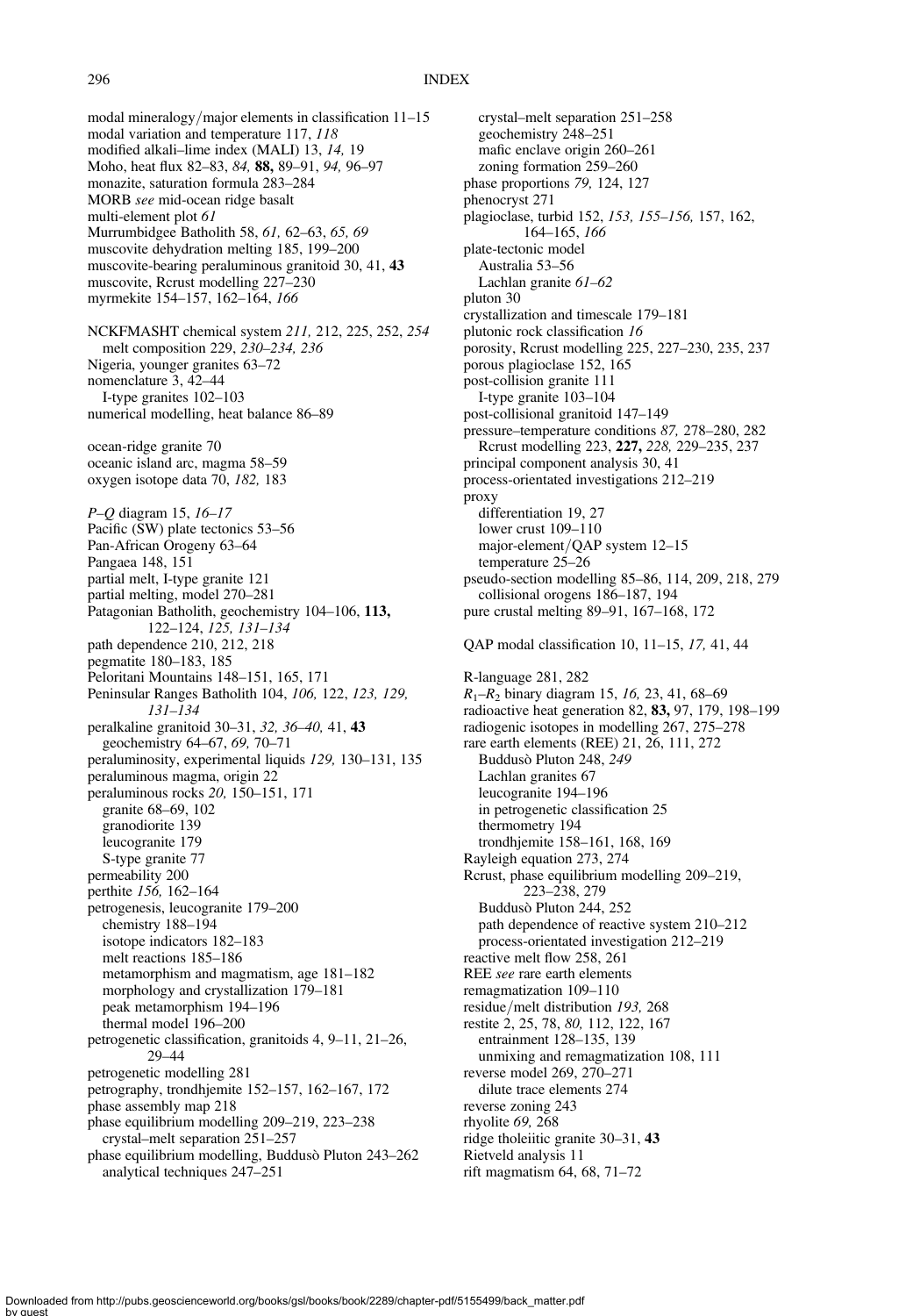#### INDEX 297

ring complex, Nigeria 63–64, 65 Rittmann's serial index 14 rollback 61–62 rubidium 69–71, 169 in melting process 188–194 rutile, saturation formula 285 S–I classification 10, 101 S–I–M–A granitoid classification 21–22, 41, 42 S–I–M–A Lachlan granite 53–72, 58–59, 60 comparison with Nigerian granite 63–64 geochemistry 64–68 tectonic discrimination diagrams 68–71 S-type granite 21–23, 26, 77, 150, 223, 268 geochemistry 64–72, 230–236 geotectonics 58–64 S-type leucogranite 168 sanukitoid 113, 119, 120, 138 subduction signature 136 water donor in crustal melt 102, 107–108, 122, 126–128, 139 Sardinia–Corsica Batholith 244, 245 saturation value 283–285 schlieren 245, 246 schist, metamorphism 179–185, 192, 194, 195–196, 199 Serre Batholith 149, 151, 161, 165, 167, 172 Shand diagram 15, 17, 18, 41, 157 shear heating 179, 198–199 shear zone and metasomatism 172 silica content, Buddusò Pluton 248, 254–257, 260 phase equilibrium modelling 252 silica, SiO<sub>2</sub>–MALI plot  $14$ , 19, 27–29 slab-derived melt 61, 96, 139, 197, 268 software 4, 85 geochemical modelling 278–281, 279–282 solidus, water saturated 237 solubility 272, 274–275 water in melt 224, 229 source control on metapelite melts 223–238 statistical methods 2–3 in classification 29–34 kernel density plot 104–107, 111, 123, 131–134 strain rate and temperature 199 stress and crystal segregation 258 strontium in melting process 188–194 strontium, Forte Cavalli Sr–Nd isotopes 161–162 subalkaline, terminology 27 subduction 56, 70, 139, 197 I-type granite 68, 103–104, 111 Lachlan Orogen 59–63, 71–72 water donors 136–138 subsolidus conditions 148, 162, 168, 172 water content 212, 213–215, 217, 218 supracrustal (S-) type granite 101 surface heat loss 84 suture 64 syenite 64, 65, 67, 71 tartan twinning 156 TAS see total alkali–silica diagram Tasmanides, accretionary orogen 54–63 tectonic discrimination diagrams 53–54 granite 23–25 Lachlan Orogen 68–71

temperature see also pressure–temperature collisional leucogranites 194–200 experimental melt 124–128, 139 granulite xenolith 117–119 schist melting 186–187, 188 and strain rate 199 and water content 79, 237 The Great Debate 1–5 thermal model 81, 82 melt generation 197–199 Thermocalc database 271, 279, 282 thermodynamic and geochemical models 282 thermodynamic modelling 209–219 granitic melt 278–279, 281 melt generation 252–254, 259 mineral assemblage 244 thickness, crust/lithosphere 91, 94–95, 96 and heat flux 82–83, 84 thin section 151, 162, 163–164, 166 trondhjemite 153–156 tholeiite 67, 68–69, 71–72, 103 tonalite 31, 32, 35, 36–40, 77, 102, 127, 135, 245 see also Archean tonalite, trondhjemite, granodiorite 31–33, 35, 40, 43, 44, 77, 127 total alkali–silica diagram (TAS) 10, 12, 14, 15, 29, 41 basic and intermediate 107 tourmaline 180 and biotite leucogranite 196–197 geochemistry 189, 190, 193–194 isotope ratio 182, 183–184 trace element 78, 167–168, 171, 267 analysis 10, 26, 44, 67–71, 151 behaviour laws 269, 272, 273 Buddusò Pluton 246, 250 equilibrium fractionation 256, 258, 261 Forte Cavalli 157–162 Lachlan Orogen 58, 63–67, 69 ratio 111, 112, 132 schist 192 software development 281–282 tectonic discrimination 24 trondhjemite 4, 31, 32, 36–40 late orogenic 147–172, 237 trondhjemites, Forte Cavalli, Italy geochemistry 157–162, 167–171 geology 148–151 petrography 152–157, 162–167 study method 151 water-fluxed melting 147–148 turbidite, Tasmanides 56, 58, 70 U–Pb dating, Buddusò Pluton 249–251 underplating 54, 58, 60, 61, 150, 198 Vanuatu oceanic arc 55, 56, 58, 63 vapour in melts 185–188, 191 vapour-absent melting 179, 197, 199–200 vapour-present melting 192–194 Variscan magmatism 91, 151, 171, 244 geochemistry 189, 191–192 I-type granite 102, 107, 127, 136, 138–139 Variscan shear zones 165, 172 vaugnerites 126, 136 velocity of melt ascent 180